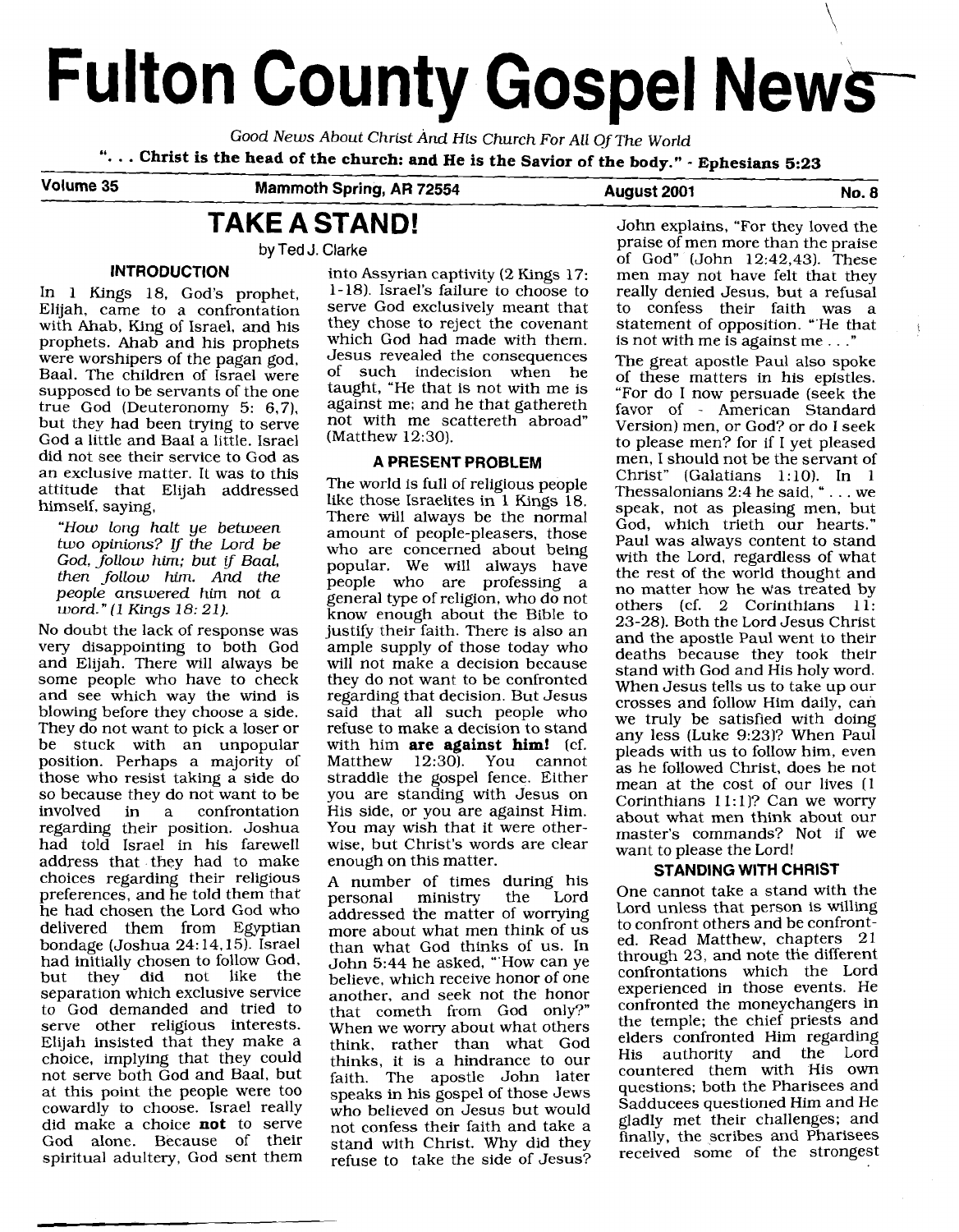#### **FULTON COUNTY GOSPEL NEWS USPS Publication** #211780

.. is a Periodical publication issued monthly by the Church of Christ at Third and Bethel (P.O. Box 251), Mammoth Spring, **AR** 72554-0251. **POSTMASTER: Please mail all changes of address to the above address.** 

**FCGN** is mailed free of charge to any who care to receive it. We will be happy to add any names to the regular mailing list. If you send in a name we must have a complete address. including number and street name, or R.R. or HCR number, plus box number. or a P.O. Box number and the **NINE**  DIGIT ZIP **CODE.** This paper is supported by voluntary contributions for which we are grateful. Financial information will be furnished upon request. **Mail all address corrections or manuscripts to:** 

#### **FULTON COLINTY GOSPEL NEWS**

P.O. Box **251**  Mammoth Spring, **AR 72554** 

| TED J. CLARKE  EDITOR                                      |  |
|------------------------------------------------------------|--|
|                                                            |  |
| Website                                                    |  |
| www.fultoncountygospelnews.org<br>Joseph Chase - Webmaster |  |
| E-mail: chasejoseph@yahoo.com                              |  |

challenges that our Lord ever uttered. Did Christ love these people? Indeed, He was going to die for them as well as for you and me (John 3: 16). It was His love that compelled Him to confront these men in religious and moral error and try to get them to stand with Him. We may also note in Acts, chapters 17 through 19, the apostle Paul was busily confronting those who needed to take a stand with the Lord. Paul was again imitating Jesus, just as he tells us to do.

First Peter **3:** 15 commands us to be ready to answer for the stand that we take. Those who fear to be questioned will not take a stand. Those who stand with the Lord never need to fear (Hebrews 13: 5,6)! Brethren, we have no need to be ashamed about our faith, **if we are standing with the Lord!** There is no need to apologize for insisting that one must be baptized (immersed in water) in order to be saved. Jesus said it in Mark 16: 16 and we are doing nothing more than standing with him when we repeat it. One does not need to hang one's head when speaking out against the use of instrumental music in Christian worship. There is no Bible authority for it and we cannot do in the name of (authority of) Christ. Why be embarrassed about such things? If Christ does not authorize it, we are standing with Him when we reject it. Why cringe when someone asks whether we believe that there are saved people in the denominations? Jesus said that He would build His church and Paul says that there is one body (church - Matthew 16: 18, Ephesians 4:4). Furthermore, if salvation is in Christ (2 Timothy 2:lO) and Jesus is the Saviour of His body (which is the church), how can one be saved outside of Christ's church (Ephesians 5:23)?

It is not unloving of us to take a stand, as long as we speak the truth in love (Ephesians 4:15). When we fail to take a stand on God's word, we neither love God nor our fellowman, because the gospel is the only hope of salvation  $(Romans 1:16)$ . All of us want to be popular or well liked. But, we must desire to be popular with God, rather than to sacrifice doing God's will in order to be popular with men. In Ephesians  $6:10-17$ the apostle Paul encourages us to "put on the whole armour of God, that you may be able to **stand**  against the wiles of the devil." The weapon which will enable us to stand is the sword of the Spirit, which is the word of God. The battle for truth is a never ending one. We may become tired and seek for rest, but we can never  $\cdot$ surrender nor quit. The encouragement that Paul gave the church at Corinth needs to be repeated over and over again today. "Watch ye, **stand fast in the faith,** quit ye like men, be strong" (1 Corinthians 16:13).

#### **CONCLUSION**

Finally, remember the Lord's statement about our final confrontation, **with God!** Rather than fearing our fellowman and separation from him, we had better fear what God can do to us eternally (Matthew 10:28). Paul reminds us that we shall all give account for what we have done and have not done, bad and good (2 Corinthians 5:lO; James 4:17). Those who think that they can take Jesus and ignore what His words say will be sadly mistaken. Jesus warned the Jews of His day -

*"Whosoever therefore shall be ashamed of me and* **my words** *in this adulterous and sinJul generation; of* **him** *also shall the Son* of *man be ashamed, when He cometh in the glory of* His *Father with the* holy *angels.* " *(Mark* 8:38).

One cannot separate Christ from His words. We can reject Jesus but the words He has spoken will still be our judge (John 12:48). We can claim to receive Jesus, but if we refuse to take a stand with him **and His words,** he will be ashamed of us and reject our claims of faith in Him. "And why call ye me, Lord, Lord, and do not the things which I say" (Luke 6:46)? What will your answer be to that, if you have failed to take your stand in God's word? Brethren, we have withstood the onslaughts of false teaching which have sought to destroy the Lord's church for years. We can continue to withstand all of the false and divisive teachings in the religious world today, but only if we clothe and arm ourselves as soldiers of the cross (Ephesians  $6:10-17$ ). If we stand **together** with God's word and each other, nothing can defeat us! We will also stand together around God's throne in the eternal heavens. What motivation to **take a stand!** 

**[Editor's Note:** The article above was the first piece I wrote for the **Fulton County Gospel News** exactly ten years ago. I have chosen to rerun the article because it is needed today as much or more as it was necessary ten years ago. Fewer people today believe in Christ and His Word than a decade ago. There has been a continual erosion of respect for the Scriptures in the past decade both in the denominational world and in the Lord's church. Too many people think that God authorizes them to have their private faith and that no one should seek to correct them, even though their faith is not grounded in the truth of the Bible. Almost no one wants to be confronted or to confront others regarding what truth in religion really is. Personal preferences, popular ideas, and speculation have replaced the Bible as **the standard of authority in religion!** Brethren and friends, please search the Scriptures in this article and decide to take your stand with the Lord Jesus Christ.]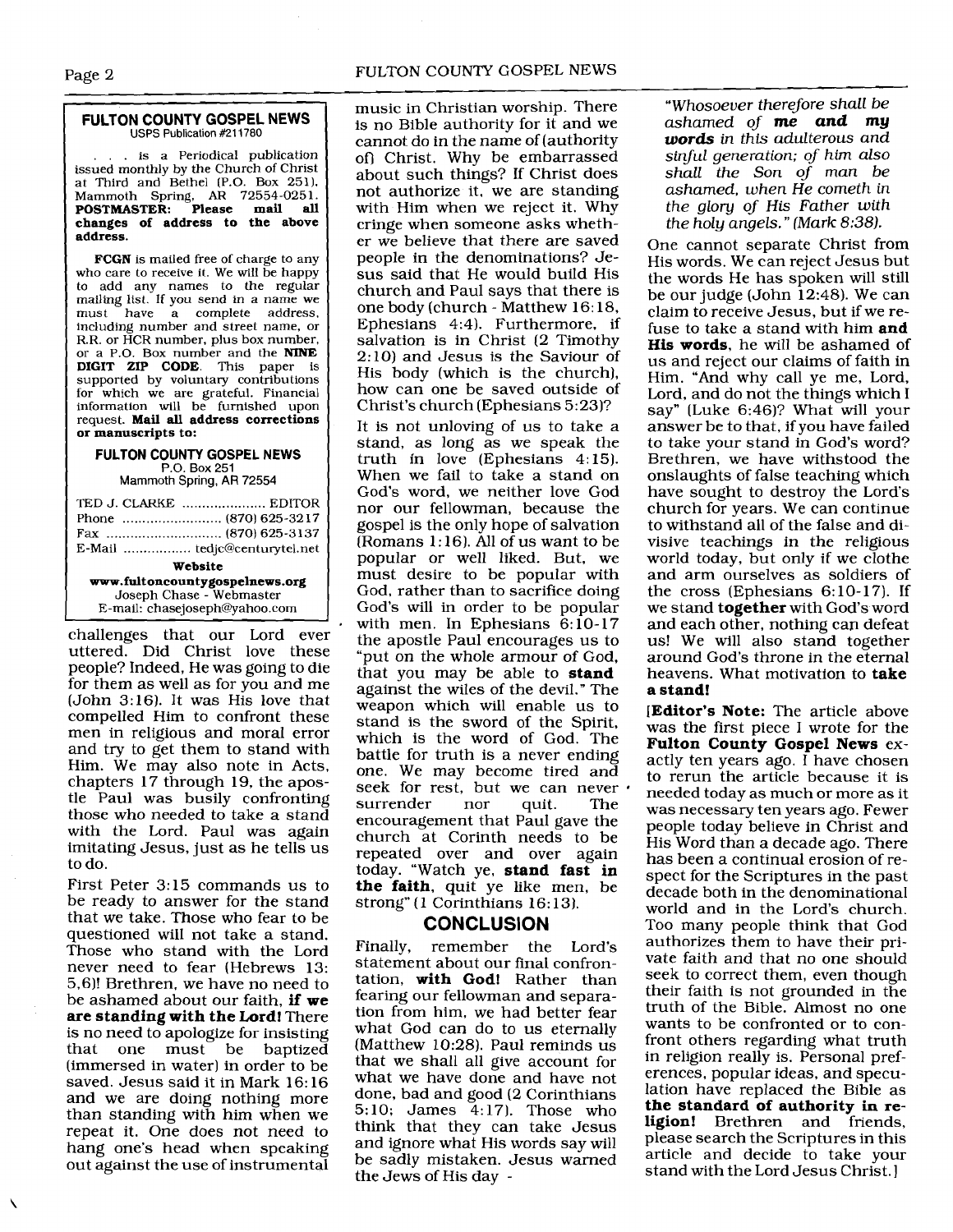#### **AN OBJECTIVE STANDARD**  by Max Patterson

When one speaks of the Bible as being an objective standard what does one mean? One means an authoritative criterion, or test, by which anything is measured. In spiritual matters, this standard becomes also the source of all right answers.

#### *An Objective Standard Avoid Chaos.*

The need for an objective standard is seen everywhere, even in the ordinary affairs of life. Consider, for example, taxes. Suppose we did not have any authoritative standard of how much taxes we were to pay, and that it was simply left up to the individual tax collector as to how much the tax would be. Such would cause great confusion and many hard feelings.

Another area where one can see the absolute necessity of a standard of authority is sports. Suppose in baseball, for example, the batter hit the ball and got on first before the ball could be thrown to first. But suppose the umpire ruled him out anyway because, after all. one ought to be able to interpret the rules any way he wants to, or feels like it at the time. One can see the confusion that would result.

An objective standard avoids chaos. Our Lord came not to make man religious, but **right** religiously (Mt. 7: 21-23). He gave the proper standard to accomplish that (I1 Tim.  $3:16,17$ . That standard is the New Testament.

However, men use various other criteria besides the New Testament as the standard. Consider, for illustration the following things that are viewed as true standards, which in reality are not.

**1. Feelings.** How many times have you heard people say, "I feel I am saved right here" (pointing to the blood pump called the heart). "There is a way that seemeth right unto a man, but the end thereof are the ways of death"(Prov.  $1:12$ ).

#### *It Is Not In Man.* . . *To Direct*  **His** *Own Steps. Proverbs* **16:25**

*2.* **Conscience.** How many people are there who rely on their own judgment. Paul did so and fought against the church for which our Lord died (Acts 23:1).

- **3. Dreams and Visions.** People never seem to realize that people can dream the wrong thing. Paul preached that even though an angel from heaven<br>preached that which was preached that which against the revealed truth he would be and was accursed (Gal. 1:6-9).
- **4. Commom Sense.** No one has a higher regard for common sense than do I. However, we are out of place when we try to figure out by rational thought what we are to do - apart from revelation. "The way of man is not in himself: it is not in man that walketh to direct his own steps" (Jer. 10:23).
- **5. The Creeds of Men.** Gal. 1:8 tells us that we are not to listen to any men that preach a different doctrine. If the written creed says something different from the Bible, the Bible condemns it. If it says the same thing as the Bible, why have it.
- **6. Religious Traditions.** In Matthew 15, Jesus answered a question with a question. The Pharisees wanted to know why<br>the disciples of Jesus the disciples of Jesus transgressed the **tradition** of the elders by not washing their hands before they ate. Jesus asked them, "Why do you transgress the **commandment**  of God by your tradition? (Mt. 15:3). It is easy to set aside the commandment of God by the ideas drawn up by men and practiced by them over a period of years.

Contrasted with these ideas is the<br>authoritative word of God. authoritative Authority inherently resides in God the Father (John 1: 1-3; Deut. 11: 26,27; Rom. 9:8-18). All authority in heaven and on earth has been given to Jesus Christ (Mt. 28:18-20; 17:5; Heb. 1:1,2). The Holy Spirit worked through the apostles and others to inspire them so that which was written was actually the word of God, and thus the criterion by which we are to measure our lives, as well as the source of all right answers.

> 1037 West South St. Neosho, MO 64850

#### **LIVING WATERS OF LIFE**

#### By Darrell Broking

In Exodus 17 we find the children of Israel in Rephidim, a place without substance for survival Would it be a small thing for the God in heaven to provide substance for His people? They had already witnessed His mighty hand in action as He dealt with Pharaoh and delivered His people from bondage. Yet we see the Israelites chiding Moses, murmuring, and tempting Jehovah in the wilderness. They cried, "Wherefore is this that thou hast brought us up out of Egypt, to kill us and our children and our cattle with thirst?" (v.3).

In accordance with the Abrahamic promise, God vouchsafed a miracle for a permanent supply of water during the Hebrews' abode in Sinai. Moses was commanded to go before the people, with the elders, and smite the rock in Horeb, and water flowed out of it. This place was now referred to as Massah (temptation), and Meriba (chiding or strife), in memory of the Hebrews' rebellion and their<br>doubting Jehovah's presence Jehovah's among them.

Deuteronomy 9:21 discusses the "brook that descended out of the mount." In retrospect the psalmist wrote, "He clave the rocks in the wilderness, and gave them drink out of the great depths. He brought streams also out of the rock, and caused waters to run down like rivers" (Psalms 78:15- 16). Again in Psalms 105:41 we read, "He opened the rock, and the waters gushed out; they ran in the dry places like a river." We should not be surprised to learn that the rock followed them as they journeyed in the wilderness. Further, Paul informs us that "that rock was Christ" (1 Corinthians 10:4). Thus we have a wonderful illustration of a gracious, merciful, benevolent God caring for His people in a place in which they could not care for themselves.

We too live in a place in which we are unable to care for ourselves spiritually. What a blessing to know that that rock, Christ, still follows us today. Jesus, the benevolent one, offers mankind "living water" (John 4:10); water of which the consumer "shall never thirst"